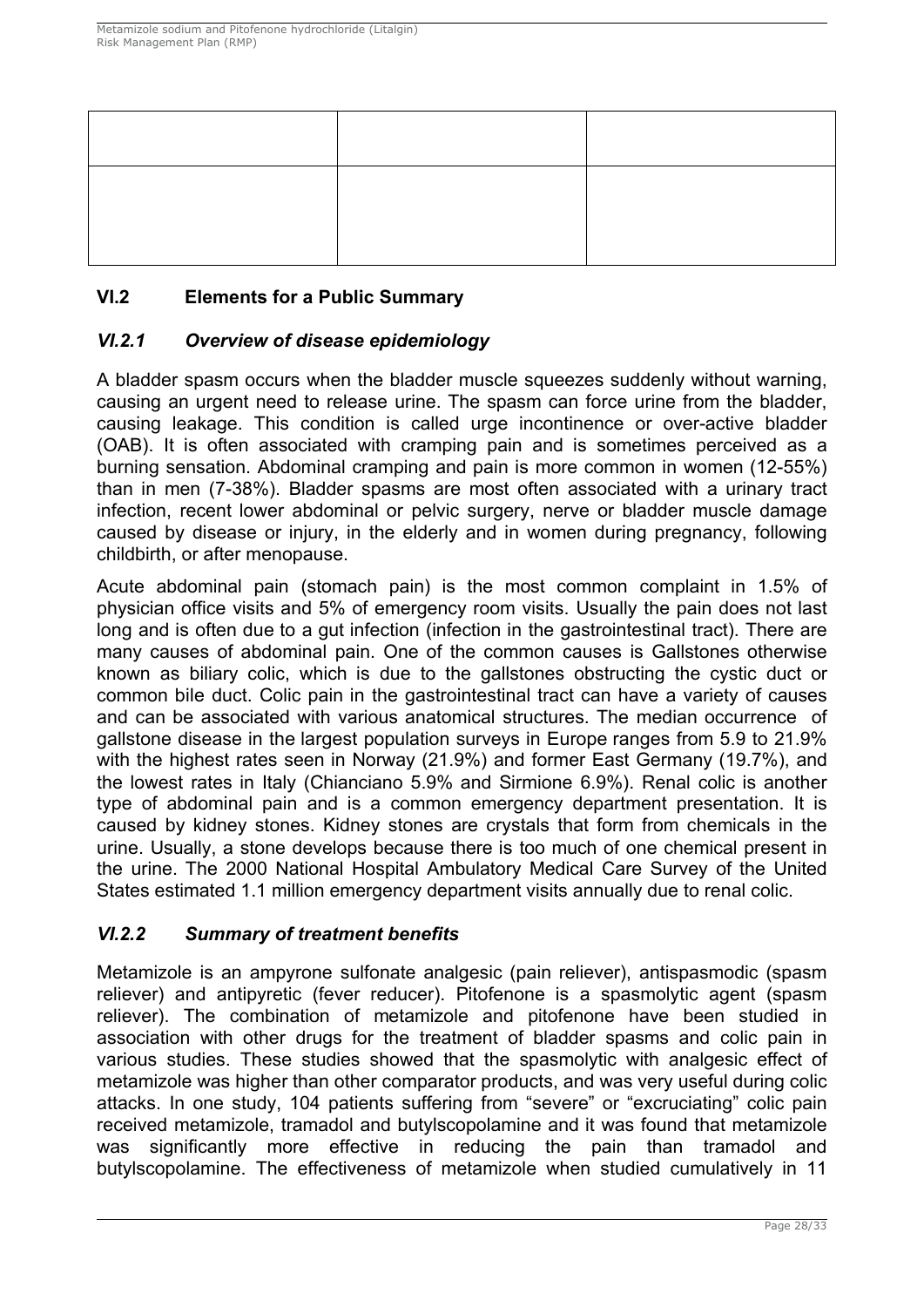studies, where 550 patients received metamizole, showed single dose metamizole had similar efficacy to other analgesics used in renal colic pain. Metamizole was also studied in intestinal and renal colic pain comparing with hyoscine-N-methyl-bromide and was found to be a better pain reliever. Given the well-established benefits of the components in the approved indications there are less known uncertainties.

## *VI.2.3 Unknowns relating to treatment benefits*

No well-controlled studies involving pregnant or lactating women were conducted. However, it was found that metamizole and pitofenone is excreted in breast milk and hence should not be administered to pregnant or lactating women. The safety of metamizole and pitofenone in children is unknown and hence should not be administered to children.

### *VI.2.4 Summary of safety concerns*

#### **Important identified risks**

| <b>Risk</b>                                                                                                                                                                                            | What is known                                                   | Preventability                                                                                                                                                                                                                                                                          |
|--------------------------------------------------------------------------------------------------------------------------------------------------------------------------------------------------------|-----------------------------------------------------------------|-----------------------------------------------------------------------------------------------------------------------------------------------------------------------------------------------------------------------------------------------------------------------------------------|
| Low blood count (Agranulocytosis<br>Agranulocytosis<br>and<br>bone<br>and bone marrow depression)<br>marrow depression is a<br>rare<br>effect<br>adverse<br>caused<br>by<br>metamizole and pitofenone. |                                                                 | The patient should be advised to<br>immediately<br>discontinue<br>the<br>treatment if any symptoms of<br>agranulocytosis<br>occur,<br>and<br>consult a doctor as soon as<br>possible.                                                                                                   |
|                                                                                                                                                                                                        |                                                                 | White blood cell count should be<br>monitored weekly during the<br>long-term use (over one week).                                                                                                                                                                                       |
|                                                                                                                                                                                                        |                                                                 | Metamizole<br>and<br>pitofenone<br>should not be used in patients<br>with<br>impaired<br>bone<br>marrow<br>function<br>agranulocytosis<br>or<br>associated with previous drug<br>treatment.                                                                                             |
|                                                                                                                                                                                                        |                                                                 | A Patient alert card is provided to<br>help patients to self-identify the<br>symptoms and address the risk of<br>low blood count and anaphylactic<br>reaction / shock. A Letter is sent<br>to Healthcare Professionals to<br>inform them about the risks and<br>preventability measures |
| Anaphylactic reaction / shock                                                                                                                                                                          | Anaphylactic reaction and shock<br>are rare and serious adverse | Metamizole<br>pitofenone<br>and<br>should not be used in case of                                                                                                                                                                                                                        |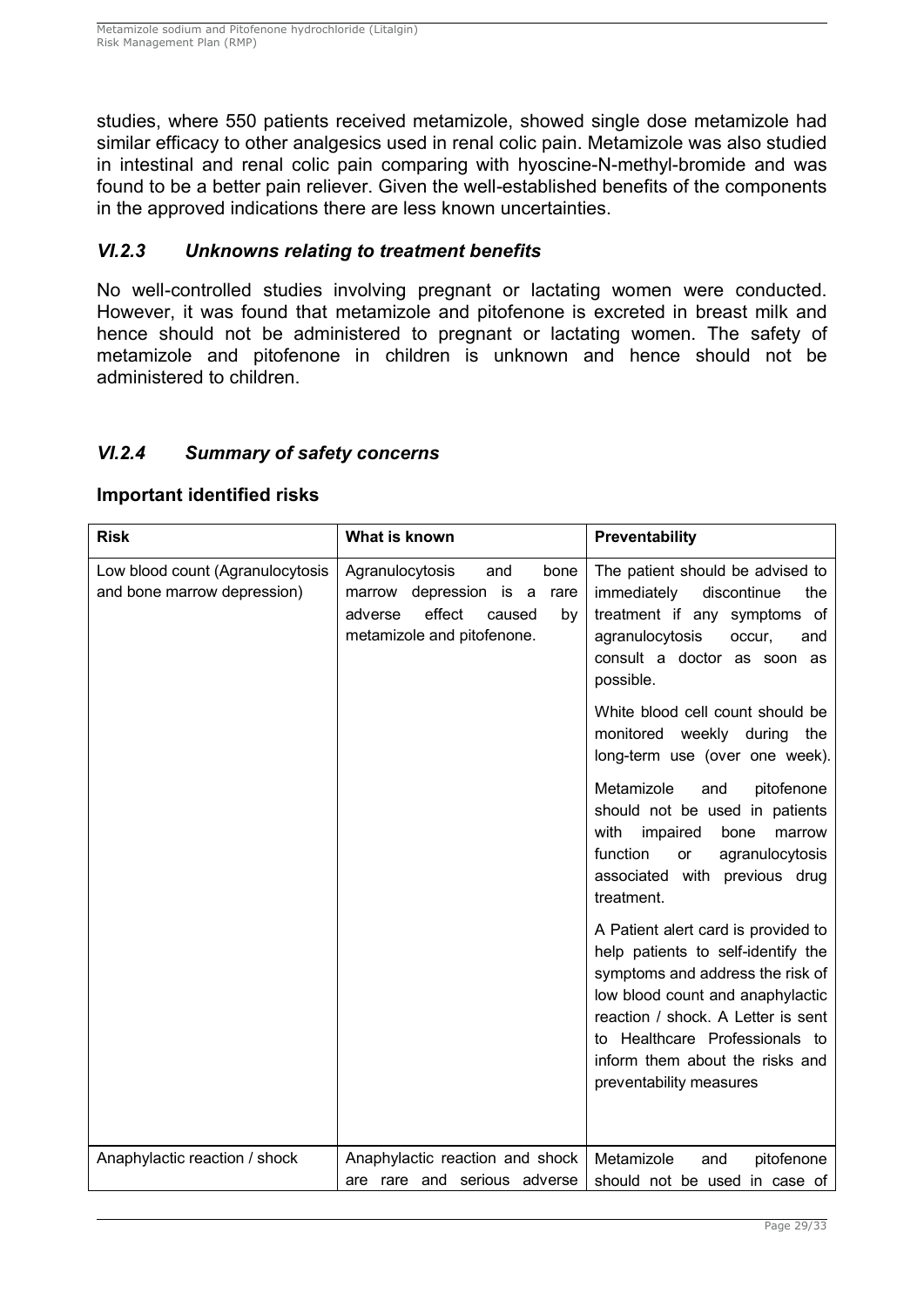| <b>Risk</b> | What is known                                                                           | Preventability                                                                                                                                                                                                                                          |  |
|-------------|-----------------------------------------------------------------------------------------|---------------------------------------------------------------------------------------------------------------------------------------------------------------------------------------------------------------------------------------------------------|--|
|             | effects caused by metamizole<br>pitofenone,<br>requiring<br>and<br>emergency treatment. | hypersensitivity to metamizole or<br>other<br>pyrazolone<br>derivatives,<br>pitofenone or other ingredients of<br>the preparation.                                                                                                                      |  |
|             |                                                                                         | Metamizole<br>pitofenone<br>and<br>should not be used in case of<br>previously occurred asthma or<br>anaphylactic reaction associated<br>with the use of analgesics, or<br>anaphylactic reaction associated<br>with previous treatment with<br>Litalgin |  |
|             |                                                                                         | If symptoms occur, the patient<br>should immediately stop taking<br>metamizole, and should consult a<br>doctor as soon as possible.                                                                                                                     |  |
|             |                                                                                         | A Patient alert card is provided to<br>help patients to self-identify the<br>symptoms and address the risk of<br>low blood count and anaphylactic<br>reaction / shock.                                                                                  |  |

### **Important potential risks**

| <b>Risk</b> | What is known (Including reason why it is considered a potential<br>risk) |
|-------------|---------------------------------------------------------------------------|
| None        | Not applicable                                                            |

#### **Missing information**

| <b>Risk</b> | What is known  |
|-------------|----------------|
| None        | Not applicable |

### *VI.2.5 Summary of risk minimisation measures by safety concern*

Metamizole and pitofenone have a Summary of Product Characteristics (SmPC) which provides physicians, pharmacists and other health care professionals with details on how to use the medicine, the risks and recommendations for minimising them. An abbreviated version of this in lay language is provided in the form of the package leaflet (PIL). The measures in these documents are known as routine risk minimisation measures.

Metamizole and pitofenone has special conditions and restrictions for its safe and effective use (additional risk minimisation measures). Full details on these conditions and the key elements of any educational material can be found in [Annex 2](#page--1-0) of the product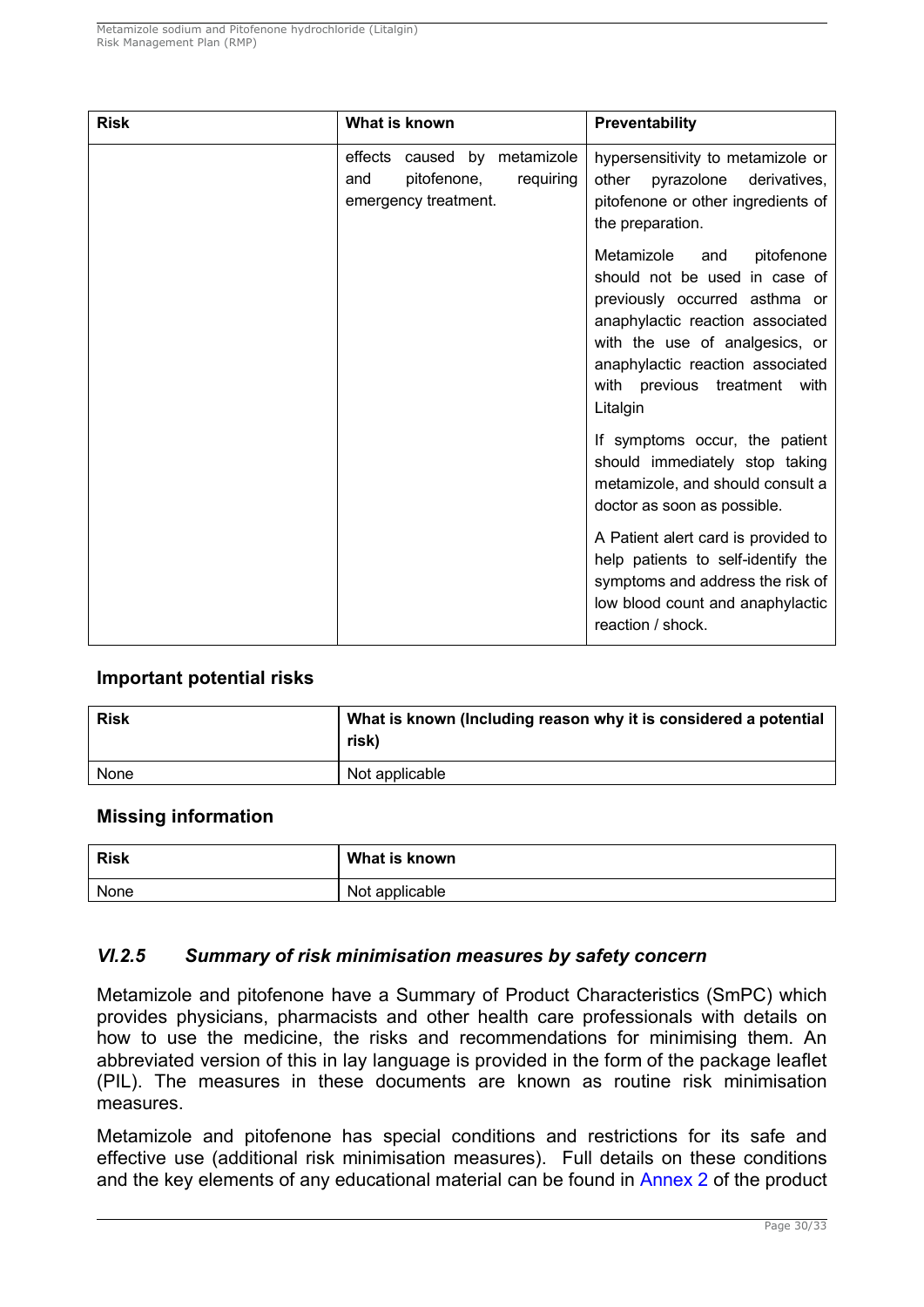information which is published in Litalgin's EPAR page; how they are implemented in each country however will depend upon agreement between the manufacturer and the national competent authorities.

These additional risk minimisation measures are for the following risks:

#### **Low blood count (Agranulocytosis and bone marrow depression)**

#### **Risk minimisation measure(s)**

Remove the 100 tablet package size from the market:

To minimize the unnecessary long-term use of the drug. Furthermore, in case of renewal of the prescription of the smaller package (30 tablet), the physician should take the opportunity to (i) remind the patient of the risk of agranulocytosis / ask any symptoms (ii) reconsider the need of modifying the treatment of the underlying disease or (iii) stop the treatment.

Patient Alert Card:

- To help the patients to self-identify the first symptoms of agranulocytosis and bone marrow depression, in order to prevent late diagnosis of agranulocytosis.
- Instruct the patient, that when the symptoms occur the patients should be advised to immediately stop metamizole intake, and to consult a doctor as soon as possible.
- Inform the patient that there is a need to weekly monitor the white blood cell count during a longterm (>one week) treatment of Litalgin.

Direct Healthcare Professional (DHCP) Letter:

- To use Litalgin only on-label and only for the shortest period of time needed.
- Importance of awareness of the risk of agranulocytosis and to have an initial TBC (+WBC differential).
- The current warnings in the SmPC and any potential changes to it.
- The new risk minimization measures related to Litalgin use.

#### **Anaphylactic reaction / shock**

#### **Risk minimisation measure(s)**

Patient Alert Card:

- To help the patients to self-identify the first symptoms of anaphylactic reaction / shock, in order to prevent late diagnosis.
- Instruct the patient, that when the symptoms occur the patients should be advised to immediately stop metamizole intake, and to consult a doctor as soon as possible.